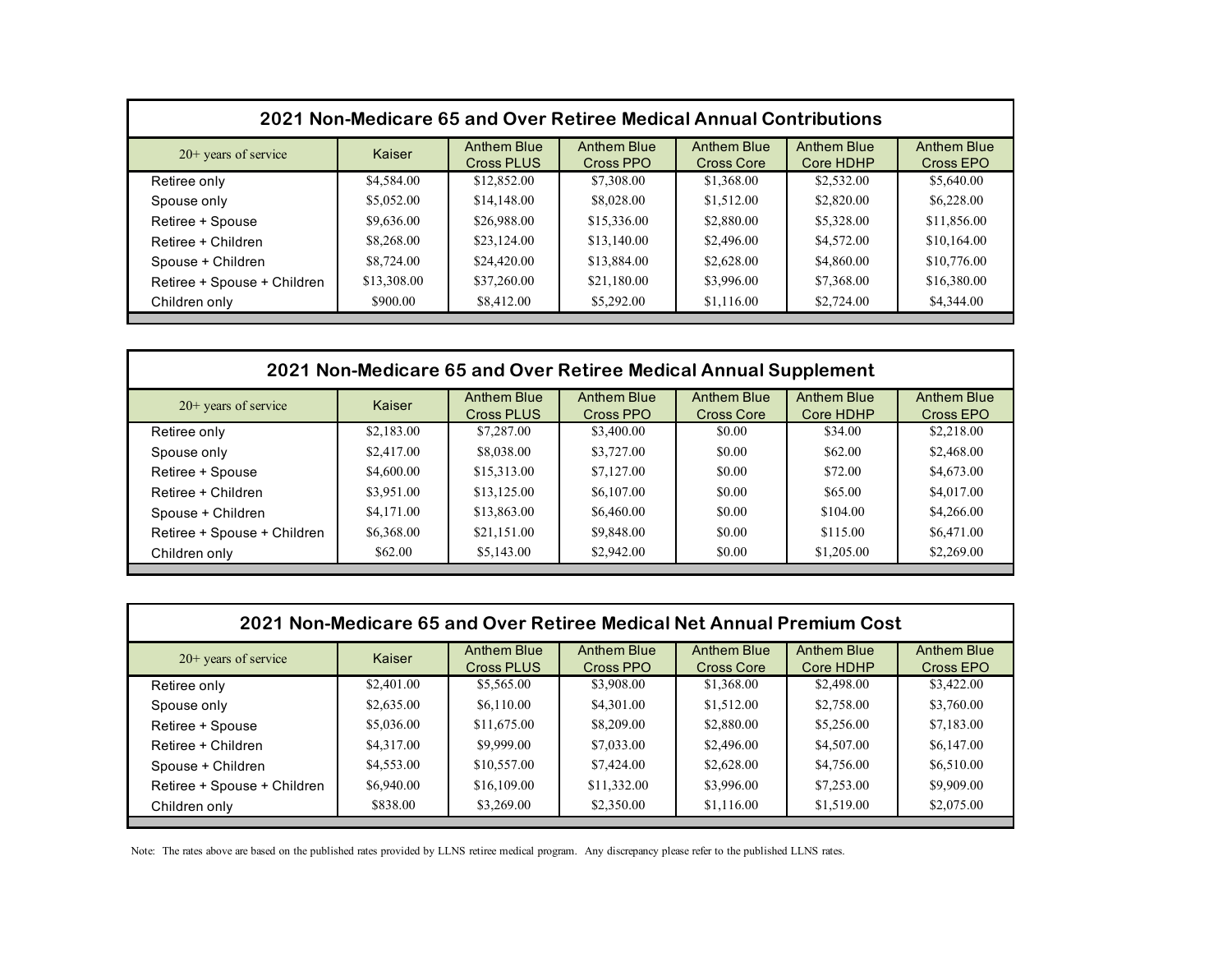| 2021 Non-Medicare 65 and Over Retiree Medical Annual Contributions |             |                                         |                                 |                                         |                                 |                                 |  |
|--------------------------------------------------------------------|-------------|-----------------------------------------|---------------------------------|-----------------------------------------|---------------------------------|---------------------------------|--|
| 19 years of service                                                | Kaiser      | <b>Anthem Blue</b><br><b>Cross PLUS</b> | <b>Anthem Blue</b><br>Cross PPO | <b>Anthem Blue</b><br><b>Cross Core</b> | <b>Anthem Blue</b><br>Core HDHP | <b>Anthem Blue</b><br>Cross EPO |  |
| Retiree only                                                       | \$5,510.76  | \$13,989.00                             | \$8,432.16                      | \$2,385.60                              | \$3,653.28                      | \$6,761.16                      |  |
| Spouse only                                                        | \$6,070.92  | \$15,398.04                             | \$9,264.96                      | \$2,630.88                              | \$4,051.56                      | \$7,460.04                      |  |
| Retiree + Spouse                                                   | \$11,581.56 | \$29,375.64                             | \$17,697.00                     | \$5,016.60                              | \$7,682.04                      | \$14,209.68                     |  |
| Retiree + Children                                                 | \$9,935.28  | \$25,171.08                             | \$15,164.04                     | \$4,326.00                              | \$6,589.44                      | \$12,181.32                     |  |
| Spouse + Children                                                  | \$10,484.04 | \$26,580.12                             | \$16,019.76                     | \$4,560.00                              | \$6,987.84                      | \$12,903.12                     |  |
| Retiree + Spouse + Children                                        | \$15,994.68 | \$40,557.72                             | \$24,440.52                     | \$6,945.48                              | \$10,618.32                     | \$19,629.96                     |  |
| Children only                                                      | \$1,276.68  | \$8,918.88                              | \$5,803.68                      | \$1,626.12                              | \$3,238.08                      | \$4,858.08                      |  |

| 2021 Non-Medicare 65 and Over Retiree Medical Annual Supplement |            |                                         |                                 |                           |                                 |                                 |  |
|-----------------------------------------------------------------|------------|-----------------------------------------|---------------------------------|---------------------------|---------------------------------|---------------------------------|--|
| 19 years of service                                             | Kaiser     | <b>Anthem Blue</b><br><b>Cross PLUS</b> | <b>Anthem Blue</b><br>Cross PPO | Anthem Blue<br>Cross Core | <b>Anthem Blue</b><br>Core HDHP | <b>Anthem Blue</b><br>Cross EPO |  |
| Retiree only                                                    | \$2,183.00 | \$7,287.00                              | \$3,400.00                      | \$0.00                    | \$34.00                         | \$2,218.00                      |  |
| Spouse only                                                     | \$2,417.00 | \$8,038.00                              | \$3,727.00                      | \$0.00                    | \$62.00                         | \$2,468.00                      |  |
| Retiree + Spouse                                                | \$4,600.00 | \$15,313.00                             | \$7,127.00                      | \$0.00                    | \$72.00                         | \$4,673.00                      |  |
| Retiree + Children                                              | \$3,951.00 | \$13,125.00                             | \$6,107.00                      | \$0.00                    | \$65.00                         | \$4,017.00                      |  |
| Spouse + Children                                               | \$4,171.00 | \$13,863.00                             | \$6,460.00                      | \$0.00                    | \$104.00                        | \$4,266.00                      |  |
| Retiree + Spouse + Children                                     | \$6,368.00 | \$21,151.00                             | \$9,848.00                      | \$0.00                    | \$115.00                        | \$6,471.00                      |  |
| Children only                                                   | \$62.00    | \$5,143.00                              | \$2,942.00                      | \$0.00                    | \$1,205.00                      | \$2,269.00                      |  |

| 2021 Non-Medicare 65 and Over Retiree Medical Net Annual Premium Cost |            |                                         |                                 |                                  |                                 |                          |  |
|-----------------------------------------------------------------------|------------|-----------------------------------------|---------------------------------|----------------------------------|---------------------------------|--------------------------|--|
| 19 years of service                                                   | Kaiser     | <b>Anthem Blue</b><br><b>Cross PLUS</b> | <b>Anthem Blue</b><br>Cross PPO | <b>Anthem Blue</b><br>Cross Core | <b>Anthem Blue</b><br>Core HDHP | Anthem Blue<br>Cross EPO |  |
| Retiree only                                                          | \$3,327.76 | \$6,702.00                              | \$5,032.16                      | \$2,385.60                       | \$3,619.28                      | \$4,543.16               |  |
| Spouse only                                                           | \$3,653.92 | \$7,360.04                              | \$5,537.96                      | \$2,630.88                       | \$3,989.56                      | \$4,992.04               |  |
| Retiree + Spouse                                                      | \$6,981.56 | \$14,062.64                             | \$10,570.00                     | \$5,016.60                       | \$7,610.04                      | \$9,536.68               |  |
| Retiree + Children                                                    | \$5,984.28 | \$12,046.08                             | \$9,057.04                      | \$4,326.00                       | \$6,524.44                      | \$8,164.32               |  |
| Spouse + Children                                                     | \$6,313.04 | \$12,717.12                             | \$9,559.76                      | \$4,560.00                       | \$6,883.84                      | \$8,637.12               |  |
| Retiree + Spouse + Children                                           | \$9,626.68 | \$19,406.72                             | \$14,592.52                     | \$6,945.48                       | \$10,503.32                     | \$13,158.96              |  |
| Children only                                                         | \$1,214.68 | \$3,775.88                              | \$2,861.68                      | \$1,626.12                       | \$2,033.08                      | \$2,589.08               |  |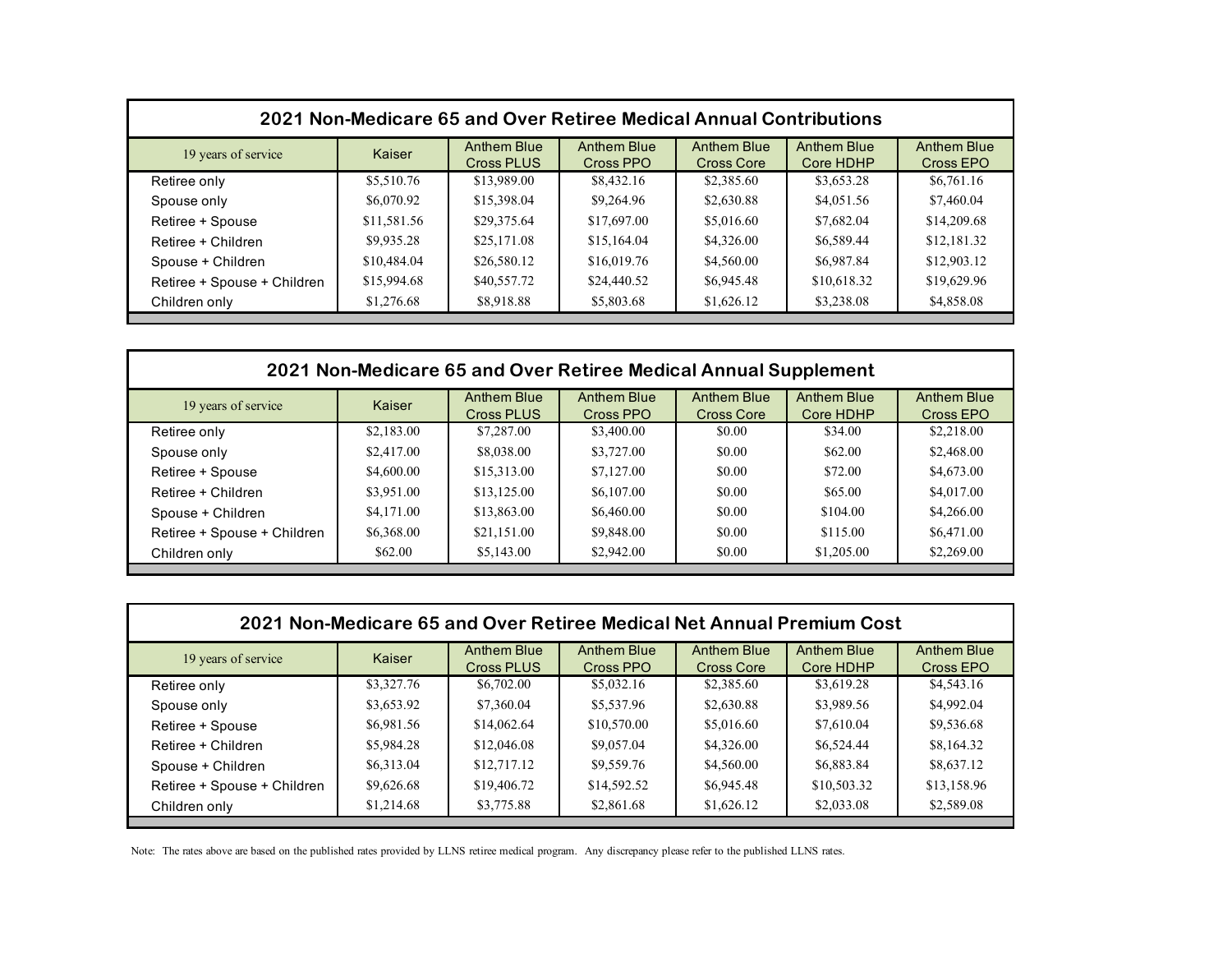| 2021 Non-Medicare 65 and Over Retiree Medical Annual Contributions |             |                                  |                                 |                                  |                                 |                          |  |
|--------------------------------------------------------------------|-------------|----------------------------------|---------------------------------|----------------------------------|---------------------------------|--------------------------|--|
| 18 years of service                                                | Kaiser      | Anthem Blue<br><b>Cross PLUS</b> | <b>Anthem Blue</b><br>Cross PPO | Anthem Blue<br><b>Cross Core</b> | <b>Anthem Blue</b><br>Core HDHP | Anthem Blue<br>Cross EPO |  |
| Retiree only                                                       | \$6,437.40  | \$15,126.00                      | \$9,556.20                      | \$3,403.08                       | \$4,774.44                      | \$7,882.20               |  |
| Spouse only                                                        | \$7,089.72  | \$16,648.20                      | \$10,501.92                     | \$3,749.88                       | \$5,283.24                      | \$8,692.08               |  |
| Retiree + Spouse                                                   | \$13,527.12 | \$31,763.40                      | \$20,058.12                     | \$7,153.08                       | \$10,036.08                     | \$16,563.48              |  |
| Retiree + Children                                                 | \$11,602.44 | \$27,218.04                      | \$17,188.08                     | \$6,155.88                       | \$8,606.88                      | \$14,198.76              |  |
| Spouse + Children                                                  | \$12,243.96 | \$28,740.36                      | \$18,155.64                     | \$6,491.88                       | \$9,115.80                      | \$15,030.24              |  |
| Retiree + Spouse + Children                                        | \$18,681.48 | \$43,855.44                      | \$27,701.04                     | \$9,895.08                       | \$13,868.64                     | \$22,880.04              |  |
| Children only                                                      | \$1,653.36  | \$9,425.76                       | \$6,315.36                      | \$2,136.36                       | \$3,752.28                      | \$5,372.16               |  |

| 2021 Non-Medicare 65 and Over Retiree Medical Annual Supplement |            |                                  |                                 |                                         |                                 |                          |  |
|-----------------------------------------------------------------|------------|----------------------------------|---------------------------------|-----------------------------------------|---------------------------------|--------------------------|--|
| 18 years of service                                             | Kaiser     | Anthem Blue<br><b>Cross PLUS</b> | <b>Anthem Blue</b><br>Cross PPO | <b>Anthem Blue</b><br><b>Cross Core</b> | <b>Anthem Blue</b><br>Core HDHP | Anthem Blue<br>Cross EPO |  |
| Retiree only                                                    | \$2,183.00 | \$7,287.00                       | \$3,400.00                      | \$0.00                                  | \$34.00                         | \$2,218.00               |  |
| Spouse only                                                     | \$2,417.00 | \$8,038.00                       | \$3,727.00                      | \$0.00                                  | \$62.00                         | \$2,468.00               |  |
| Retiree + Spouse                                                | \$4,600.00 | \$15,313.00                      | \$7,127.00                      | \$0.00                                  | \$72.00                         | \$4,673.00               |  |
| Retiree + Children                                              | \$3,951.00 | \$13,125.00                      | \$6,107.00                      | \$0.00                                  | \$65.00                         | \$4,017.00               |  |
| Spouse + Children                                               | \$4,171.00 | \$13,863.00                      | \$6,460.00                      | \$0.00                                  | \$104.00                        | \$4,266.00               |  |
| Retiree + Spouse + Children                                     | \$6,368.00 | \$21,151.00                      | \$9,848.00                      | \$0.00                                  | \$115.00                        | \$6,471.00               |  |
| Children only                                                   | \$62.00    | \$5,143.00                       | \$2,942.00                      | \$0.00                                  | \$1,205.00                      | \$2,269.00               |  |

| 2021 Non-Medicare 65 and Over Retiree Medical Net Annual Premium Cost |             |                                  |                                 |                           |                                 |                          |  |
|-----------------------------------------------------------------------|-------------|----------------------------------|---------------------------------|---------------------------|---------------------------------|--------------------------|--|
| 18 years of service                                                   | Kaiser      | Anthem Blue<br><b>Cross PLUS</b> | <b>Anthem Blue</b><br>Cross PPO | Anthem Blue<br>Cross Core | <b>Anthem Blue</b><br>Core HDHP | Anthem Blue<br>Cross EPO |  |
| Retiree only                                                          | \$4,254.40  | \$7,839.00                       | \$6,156.20                      | \$3,403.08                | \$4,740.44                      | \$5,664.20               |  |
| Spouse only                                                           | \$4,672.72  | \$8,610.20                       | \$6,774.92                      | \$3,749.88                | \$5,221.24                      | \$6,224.08               |  |
| Retiree + Spouse                                                      | \$8,927.12  | \$16,450.40                      | \$12,931.12                     | \$7,153.08                | \$9,964.08                      | \$11,890.48              |  |
| Retiree + Children                                                    | \$7,651.44  | \$14,093.04                      | \$11,081.08                     | \$6,155.88                | \$8,541.88                      | \$10,181.76              |  |
| Spouse + Children                                                     | \$8,072.96  | \$14,877.36                      | \$11,695.64                     | \$6,491.88                | \$9,011.80                      | \$10,764.24              |  |
| Retiree + Spouse + Children                                           | \$12,313.48 | \$22,704.44                      | \$17,853.04                     | \$9,895.08                | \$13,753.64                     | \$16,409.04              |  |
| Children only                                                         | \$1,591.36  | \$4,282.76                       | \$3,373.36                      | \$2,136.36                | \$2,547.28                      | \$3,103.16               |  |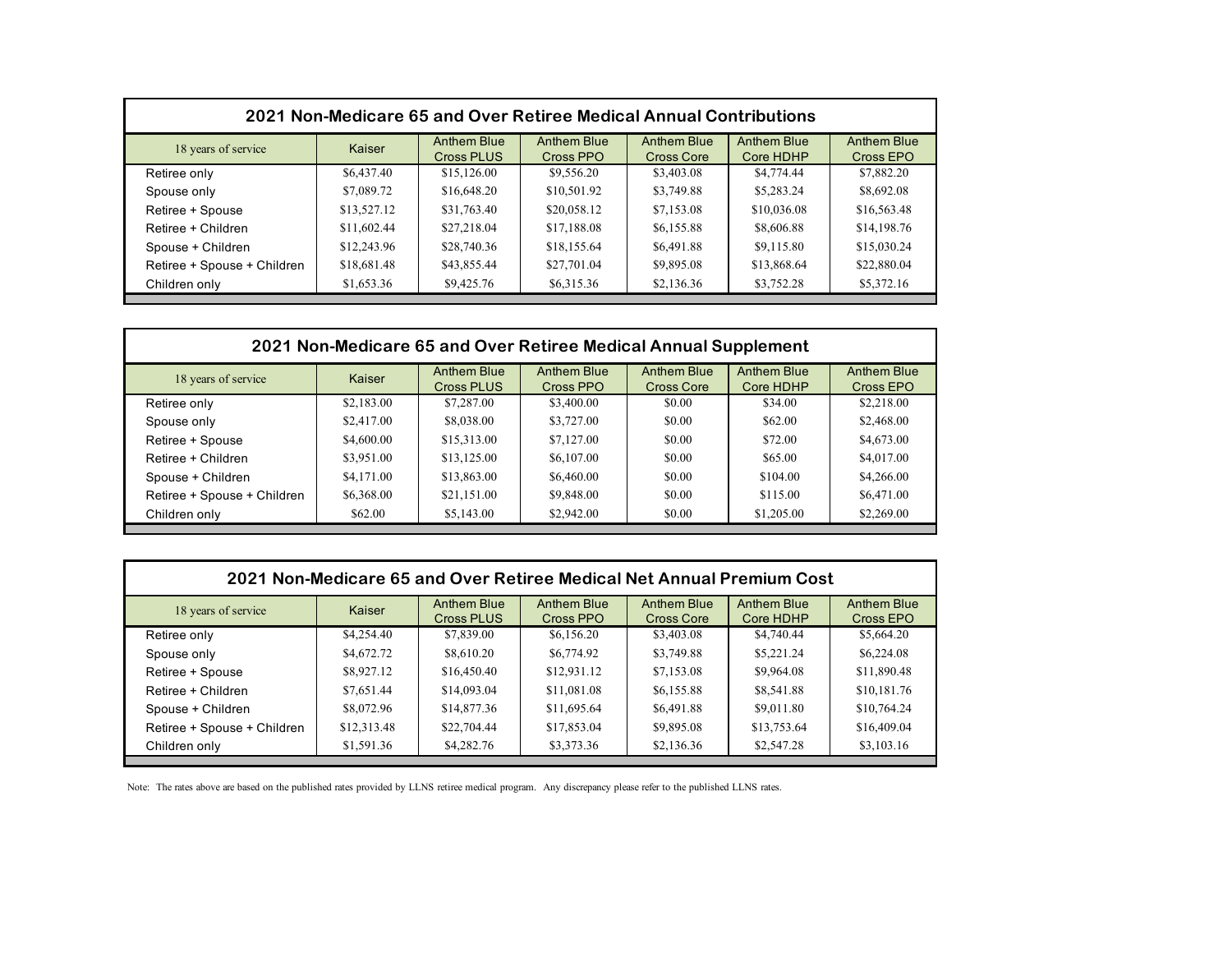| 2021 Non-Medicare 65 and Over Retiree Medical Annual Contributions |             |                                         |                                 |                           |                          |                                 |  |
|--------------------------------------------------------------------|-------------|-----------------------------------------|---------------------------------|---------------------------|--------------------------|---------------------------------|--|
| 17 years of service                                                | Kaiser      | <b>Anthem Blue</b><br><b>Cross PLUS</b> | <b>Anthem Blue</b><br>Cross PPO | Anthem Blue<br>Cross Core | Anthem Blue<br>Core HDHP | <b>Anthem Blue</b><br>Cross EPO |  |
| Retiree only                                                       | \$7,364.16  | \$16,262.88                             | \$10,680.36                     | \$4,420.68                | \$5,895.72               | \$9,003.36                      |  |
| Spouse only                                                        | \$8,108.64  | \$17,898.24                             | \$11,739.00                     | \$4,868.76                | \$6,514.80               | \$9,924.00                      |  |
| Retiree + Spouse                                                   | \$15,472.68 | \$34,151.04                             | \$22,419.12                     | \$9,289.68                | \$12,390.12              | \$18,917.16                     |  |
| Retiree + Children                                                 | \$13,269.72 | \$29,265.12                             | \$19,212.12                     | \$7,985.88                | \$10,624.32              | \$16,216.08                     |  |
| Spouse + Children                                                  | \$14,004.00 | \$30,900.48                             | \$20,291.40                     | \$8,423.88                | \$11,243.64              | \$17,157.36                     |  |
| Retiree + Spouse + Children                                        | \$21,368.16 | \$47,153.16                             | \$30,961.44                     | \$12,844.56               | \$17,118.84              | \$26,130.00                     |  |
| Children only                                                      | \$2,030.04  | \$9,932.64                              | \$6,826.92                      | \$2,646.48                | \$4,266.36               | \$5,886.24                      |  |

| 2021 Non-Medicare 65 and Over Retiree Medical Annual Supplement |                    |                    |                    |                    |                                 |  |  |
|-----------------------------------------------------------------|--------------------|--------------------|--------------------|--------------------|---------------------------------|--|--|
| Kaiser                                                          | <b>Anthem Blue</b> | <b>Anthem Blue</b> | <b>Anthem Blue</b> | <b>Anthem Blue</b> | <b>Anthem Blue</b><br>Cross EPO |  |  |
| \$2,183.00                                                      | \$7,287.00         | \$3,400.00         | \$0.00             | \$34.00            | \$2,218.00                      |  |  |
| \$2,417.00                                                      | \$8,038.00         | \$3,727.00         | \$0.00             | \$62.00            | \$2,468.00                      |  |  |
| \$4,600.00                                                      | \$15,313.00        | \$7,127.00         | \$0.00             | \$72.00            | \$4,673.00                      |  |  |
| \$3,951.00                                                      | \$13,125.00        | \$6,107.00         | \$0.00             | \$65.00            | \$4,017.00                      |  |  |
| \$4,171.00                                                      | \$13,863.00        | \$6,460.00         | \$0.00             | \$104.00           | \$4,266.00                      |  |  |
| \$6,368.00                                                      | \$21,151.00        | \$9,848.00         | \$0.00             | \$115.00           | \$6,471.00                      |  |  |
| \$62.00                                                         | \$5,143.00         | \$2,942.00         | \$0.00             | \$1,205.00         | \$2,269.00                      |  |  |
|                                                                 |                    | Cross PLUS         | Cross PPO          | <b>Cross Core</b>  | Core HDHP                       |  |  |

| 2021 Non-Medicare 65 and Over Retiree Medical Net Annual Premium Cost |             |                                  |                                 |                           |                                 |                          |  |
|-----------------------------------------------------------------------|-------------|----------------------------------|---------------------------------|---------------------------|---------------------------------|--------------------------|--|
| 17 years of service                                                   | Kaiser      | Anthem Blue<br><b>Cross PLUS</b> | <b>Anthem Blue</b><br>Cross PPO | Anthem Blue<br>Cross Core | <b>Anthem Blue</b><br>Core HDHP | Anthem Blue<br>Cross EPO |  |
| Retiree only                                                          | \$5,181.16  | \$8,975.88                       | \$7,280.36                      | \$4,420.68                | \$5,861.72                      | \$6,785.36               |  |
| Spouse only                                                           | \$5,691.64  | \$9,860.24                       | \$8,012.00                      | \$4,868.76                | \$6,452.80                      | \$7,456.00               |  |
| Retiree + Spouse                                                      | \$10,872.68 | \$18,838.04                      | \$15,292.12                     | \$9,289.68                | \$12,318.12                     | \$14,244.16              |  |
| Retiree + Children                                                    | \$9,318.72  | \$16,140.12                      | \$13,105.12                     | \$7,985.88                | \$10,559.32                     | \$12,199.08              |  |
| Spouse + Children                                                     | \$9,833.00  | \$17,037.48                      | \$13,831.40                     | \$8,423.88                | \$11,139.64                     | \$12,891.36              |  |
| Retiree + Spouse + Children                                           | \$15,000.16 | \$26,002.16                      | \$21,113.44                     | \$12,844.56               | \$17,003.84                     | \$19,659.00              |  |
| Children only                                                         | \$1,968.04  | \$4,789.64                       | \$3,884.92                      | \$2,646.48                | \$3,061.36                      | \$3,617.24               |  |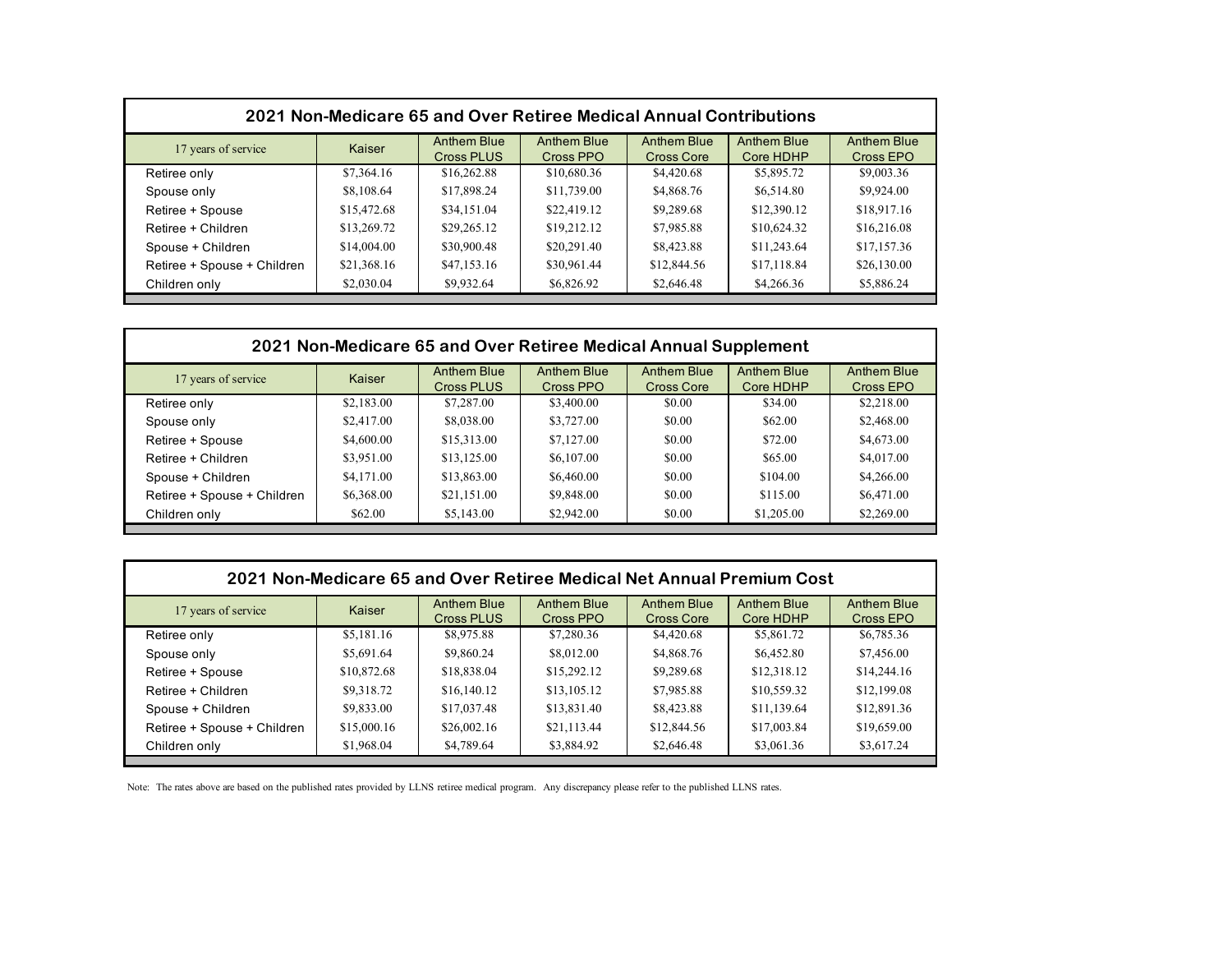| 2021 Non-Medicare 65 and Over Retiree Medical Annual Contributions |             |                                  |                                 |                                  |                          |                                 |  |
|--------------------------------------------------------------------|-------------|----------------------------------|---------------------------------|----------------------------------|--------------------------|---------------------------------|--|
| 16 years of service                                                | Kaiser      | Anthem Blue<br><b>Cross PLUS</b> | <b>Anthem Blue</b><br>Cross PPO | <b>Anthem Blue</b><br>Cross Core | Anthem Blue<br>Core HDHP | <b>Anthem Blue</b><br>Cross EPO |  |
| Retiree only                                                       | \$8,290.80  | \$17,399.88                      | \$11,804.40                     | \$5,438.28                       | \$7,016.88               | \$10,124.40                     |  |
| Spouse only                                                        | \$9,127.56  | \$19,148.40                      | \$12,975.96                     | \$5,987.76                       | \$7,746.36               | \$11,156.04                     |  |
| Retiree + Spouse                                                   | \$17,418.24 | \$36,538.80                      | \$24,780.24                     | \$11,426.16                      | \$14,744.16              | \$21,270.84                     |  |
| Retiree + Children                                                 | \$14,936.88 | \$31,312.08                      | \$21,236.16                     | \$9,815.88                       | \$12,641.88              | \$18,233.40                     |  |
| Spouse + Children                                                  | \$15,763.92 | \$33,060.72                      | \$22,427.28                     | \$10,355.88                      | \$13,371.48              | \$19,284.48                     |  |
| Retiree + Spouse + Children                                        | \$24,054.84 | \$50,450.88                      | \$34,221.96                     | \$15,794.04                      | \$20,369.16              | \$29,380.08                     |  |
| Children only                                                      | \$2,406.72  | \$10,439.52                      | \$7,338.60                      | \$3,156.72                       | \$4,780.56               | \$6,400.20                      |  |

| 2021 Non-Medicare 65 and Over Retiree Medical Annual Supplement |                    |                    |                    |                    |                                 |  |
|-----------------------------------------------------------------|--------------------|--------------------|--------------------|--------------------|---------------------------------|--|
| Kaiser                                                          | <b>Anthem Blue</b> | <b>Anthem Blue</b> | <b>Anthem Blue</b> | <b>Anthem Blue</b> | <b>Anthem Blue</b><br>Cross EPO |  |
| \$2,183.00                                                      | \$7,287.00         | \$3,400.00         | \$0.00             | \$34.00            | \$2,218.00                      |  |
| \$2,417.00                                                      | \$8,038.00         | \$3,727.00         | \$0.00             | \$62.00            | \$2,468.00                      |  |
| \$4,600.00                                                      | \$15,313.00        | \$7,127.00         | \$0.00             | \$72.00            | \$4,673.00                      |  |
| \$3,951.00                                                      | \$13,125.00        | \$6,107.00         | \$0.00             | \$65.00            | \$4,017.00                      |  |
| \$4,171.00                                                      | \$13,863.00        | \$6,460.00         | \$0.00             | \$104.00           | \$4,266.00                      |  |
| \$6,368.00                                                      | \$21,151.00        | \$9,848.00         | \$0.00             | \$115.00           | \$6,471.00                      |  |
| \$62.00                                                         | \$5,143.00         | \$2,942.00         | \$0.00             | \$1,205.00         | \$2,269.00                      |  |
|                                                                 |                    | Cross PLUS         | Cross PPO          | <b>Cross Core</b>  | Core HDHP                       |  |

| 2021 Non-Medicare 65 and Over Retiree Medical Net Annual Premium Cost |             |                                         |                                 |                           |                                 |                          |  |
|-----------------------------------------------------------------------|-------------|-----------------------------------------|---------------------------------|---------------------------|---------------------------------|--------------------------|--|
| 16 years of service                                                   | Kaiser      | <b>Anthem Blue</b><br><b>Cross PLUS</b> | <b>Anthem Blue</b><br>Cross PPO | Anthem Blue<br>Cross Core | <b>Anthem Blue</b><br>Core HDHP | Anthem Blue<br>Cross EPO |  |
| Retiree only                                                          | \$6,107.80  | \$10,112.88                             | \$8,404.40                      | \$5,438.28                | \$6,982.88                      | \$7,906.40               |  |
| Spouse only                                                           | \$6,710.56  | \$11,110.40                             | \$9,248.96                      | \$5,987.76                | \$7,684.36                      | \$8,688.04               |  |
| Retiree + Spouse                                                      | \$12,818.24 | \$21,225.80                             | \$17,653.24                     | \$11,426.16               | \$14,672.16                     | \$16,597.84              |  |
| Retiree + Children                                                    | \$10,985.88 | \$18,187.08                             | \$15,129.16                     | \$9,815.88                | \$12,576.88                     | \$14,216.40              |  |
| Spouse + Children                                                     | \$11,592.92 | \$19,197.72                             | \$15,967.28                     | \$10,355.88               | \$13,267.48                     | \$15,018.48              |  |
| Retiree + Spouse + Children                                           | \$17,686.84 | \$29,299.88                             | \$24,373.96                     | \$15,794.04               | \$20,254.16                     | \$22,909.08              |  |
| Children only                                                         | \$2,344.72  | \$5,296.52                              | \$4,396.60                      | \$3,156.72                | \$3,575.56                      | \$4,131.20               |  |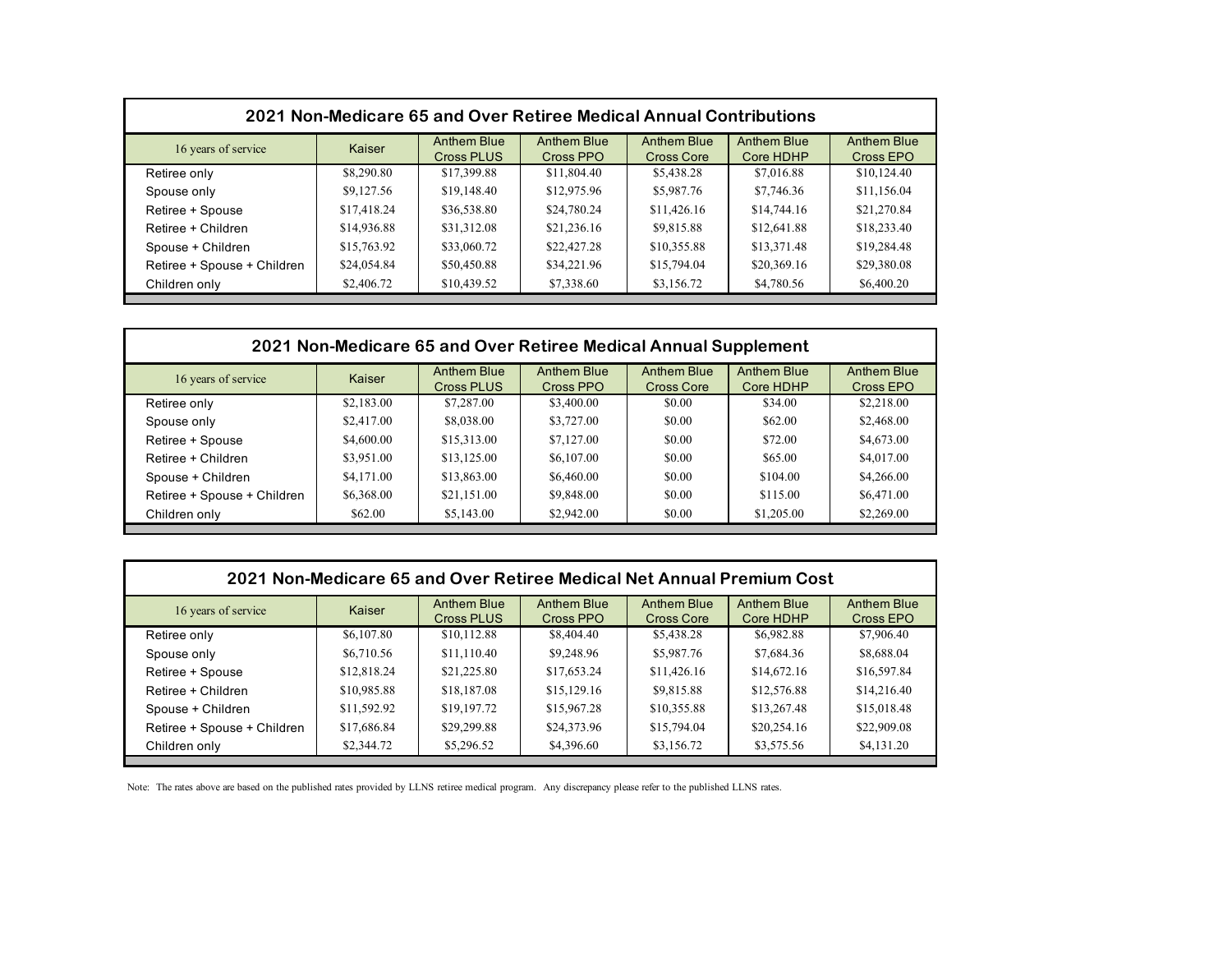| 2021 Non-Medicare 65 and Over Retiree Medical Annual Contributions |             |                                  |                                 |                                         |                                 |                          |  |
|--------------------------------------------------------------------|-------------|----------------------------------|---------------------------------|-----------------------------------------|---------------------------------|--------------------------|--|
| 15 years of service                                                | Kaiser      | <b>Anthem Blue</b><br>Cross PLUS | <b>Anthem Blue</b><br>Cross PPO | <b>Anthem Blue</b><br><b>Cross Core</b> | <b>Anthem Blue</b><br>Core HDHP | Anthem Blue<br>Cross EPO |  |
| Retiree only                                                       | \$9,217.56  | \$18,536.88                      | \$12,928.56                     | \$6,455.76                              | \$8,138.16                      | \$11,245.56              |  |
| Spouse only                                                        | \$10,146.48 | \$20,398.44                      | \$14,212.92                     | \$7,106.64                              | \$8,978.04                      | \$12,388.08              |  |
| Retiree + Spouse                                                   | \$19,363.92 | \$38,926.44                      | \$27,141.24                     | \$13,562.76                             | \$17,098.20                     | \$23,624.64              |  |
| Retiree + Children                                                 | \$16,604.16 | \$33,359.16                      | \$23,260.20                     | \$11,645.88                             | \$14,659.32                     | \$20,250.84              |  |
| Spouse + Children                                                  | \$17,523.96 | \$35,220.84                      | \$24,563.04                     | \$12,287.88                             | \$15,499.44                     | \$21,411.60              |  |
| Retiree + Spouse + Children                                        | \$26,741.64 | \$53,748.60                      | \$37,482.48                     | \$18,743.64                             | \$23,619.48                     | \$32,630.04              |  |
| Children only                                                      | \$2,783.40  | \$10,946.40                      | \$7,850.28                      | \$3,666.84                              | \$5,294.64                      | \$6,914.28               |  |

| 2021 Non-Medicare 65 and Over Retiree Medical Annual Supplement |            |                                  |                                 |                                         |                                 |                                 |
|-----------------------------------------------------------------|------------|----------------------------------|---------------------------------|-----------------------------------------|---------------------------------|---------------------------------|
| 15 years of service                                             | Kaiser     | <b>Anthem Blue</b><br>Cross PLUS | <b>Anthem Blue</b><br>Cross PPO | <b>Anthem Blue</b><br><b>Cross Core</b> | <b>Anthem Blue</b><br>Core HDHP | <b>Anthem Blue</b><br>Cross EPO |
| Retiree only                                                    | \$2,183.00 | \$7,287.00                       | \$3,400.00                      | \$0.00                                  | \$34.00                         | \$2,218.00                      |
| Spouse only                                                     | \$2,417.00 | \$8,038.00                       | \$3,727.00                      | \$0.00                                  | \$62.00                         | \$2,468.00                      |
| Retiree + Spouse                                                | \$4,600.00 | \$15,313.00                      | \$7,127.00                      | \$0.00                                  | \$72.00                         | \$4,673.00                      |
| Retiree + Children                                              | \$3,951.00 | \$13,125.00                      | \$6,107.00                      | \$0.00                                  | \$65.00                         | \$4,017.00                      |
| Spouse + Children                                               | \$4,171.00 | \$13,863.00                      | \$6,460.00                      | \$0.00                                  | \$104.00                        | \$4,266.00                      |
| Retiree + Spouse + Children                                     | \$6,368.00 | \$21,151.00                      | \$9,848.00                      | \$0.00                                  | \$115.00                        | \$6,471.00                      |
| Children only                                                   | \$62.00    | \$5,143.00                       | \$2,942.00                      | \$0.00                                  | \$1,205.00                      | \$2,269.00                      |

| 2021 Non-Medicare 65 and Over Retiree Medical Net Annual Premium Cost |             |                                  |                                 |                           |                                 |                                 |  |
|-----------------------------------------------------------------------|-------------|----------------------------------|---------------------------------|---------------------------|---------------------------------|---------------------------------|--|
| 15 years of service                                                   | Kaiser      | Anthem Blue<br><b>Cross PLUS</b> | <b>Anthem Blue</b><br>Cross PPO | Anthem Blue<br>Cross Core | <b>Anthem Blue</b><br>Core HDHP | <b>Anthem Blue</b><br>Cross EPO |  |
| Retiree only                                                          | \$7,034.56  | \$11,249.88                      | \$9,528.56                      | \$6,455.76                | \$8,104.16                      | \$9,027.56                      |  |
| Spouse only                                                           | \$7,729.48  | \$12,360.44                      | \$10,485.92                     | \$7,106.64                | \$8,916.04                      | \$9,920.08                      |  |
| Retiree + Spouse                                                      | \$14,763.92 | \$23,613.44                      | \$20,014.24                     | \$13,562.76               | \$17,026.20                     | \$18,951.64                     |  |
| Retiree + Children                                                    | \$12,653.16 | \$20,234.16                      | \$17,153.20                     | \$11,645.88               | \$14,594.32                     | \$16,233.84                     |  |
| Spouse + Children                                                     | \$13,352.96 | \$21,357.84                      | \$18,103.04                     | \$12,287.88               | \$15,395.44                     | \$17,145.60                     |  |
| Retiree + Spouse + Children                                           | \$20,373.64 | \$32,597.60                      | \$27,634.48                     | \$18,743.64               | \$23,504.48                     | \$26,159.04                     |  |
| Children only                                                         | \$2,721.40  | \$5,803.40                       | \$4,908.28                      | \$3,666.84                | \$4,089.64                      | \$4,645.28                      |  |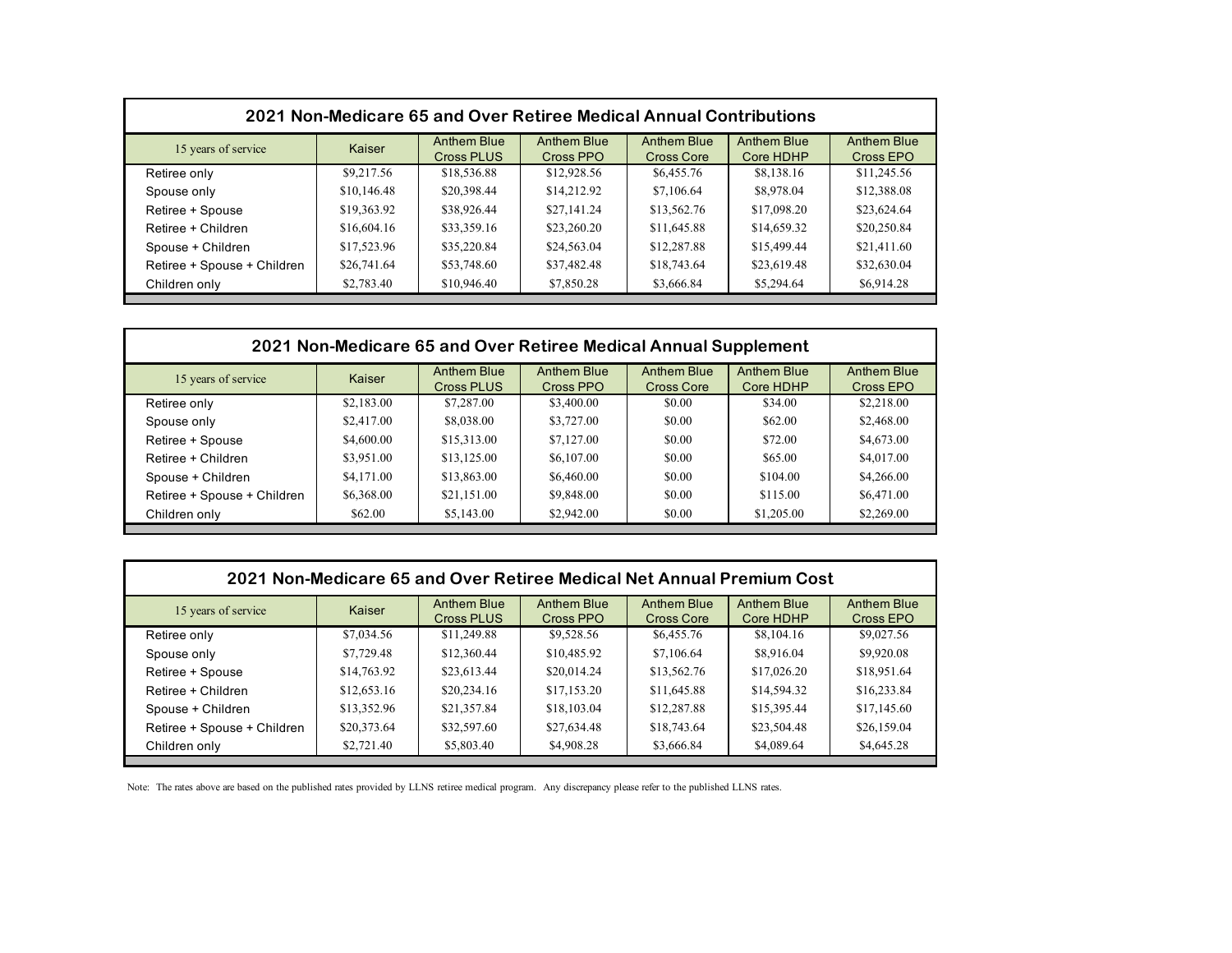| 2021 Non-Medicare 65 and Over Retiree Medical Annual Contributions |             |                                  |                                 |                                  |                          |                                 |  |
|--------------------------------------------------------------------|-------------|----------------------------------|---------------------------------|----------------------------------|--------------------------|---------------------------------|--|
| 14 years of service                                                | Kaiser      | Anthem Blue<br><b>Cross PLUS</b> | <b>Anthem Blue</b><br>Cross PPO | <b>Anthem Blue</b><br>Cross Core | Anthem Blue<br>Core HDHP | <b>Anthem Blue</b><br>Cross EPO |  |
| Retiree only                                                       | \$10,144.20 | \$19,673.88                      | \$14,052.72                     | \$7,473.36                       | \$9,259.44               | \$12,366.72                     |  |
| Spouse only                                                        | \$11,165.28 | \$21,648.48                      | \$15,449.88                     | \$8,225.52                       | \$10,209.60              | \$13,620.12                     |  |
| Retiree + Spouse                                                   | \$21,309.48 | \$41,314.20                      | \$29,502.36                     | \$15,699.36                      | \$19,452.12              | \$25,978.32                     |  |
| Retiree + Children                                                 | \$18,271.32 | \$35,406.12                      | \$25,284.24                     | \$13,475.76                      | \$16,676.76              | \$22,268.16                     |  |
| Spouse + Children                                                  | \$19,283.88 | \$37,380.96                      | \$26,698.92                     | \$14,219.76                      | \$17,627.28              | \$23,538.72                     |  |
| Retiree + Spouse + Children                                        | \$29,428.32 | \$57,046.32                      | \$40,743.00                     | \$21,693.12                      | \$26,869.80              | \$35,880.00                     |  |
| Children only                                                      | \$3,159.96  | \$11,453.28                      | \$8,361.96                      | \$4,177.08                       | \$5,808.84               | \$7,428.36                      |  |

| 2021 Non-Medicare 65 and Over Retiree Medical Annual Supplement |            |                                  |                                 |                                         |                                 |                          |
|-----------------------------------------------------------------|------------|----------------------------------|---------------------------------|-----------------------------------------|---------------------------------|--------------------------|
| 14 years of service                                             | Kaiser     | Anthem Blue<br><b>Cross PLUS</b> | <b>Anthem Blue</b><br>Cross PPO | <b>Anthem Blue</b><br><b>Cross Core</b> | <b>Anthem Blue</b><br>Core HDHP | Anthem Blue<br>Cross EPO |
| Retiree only                                                    | \$2,183.00 | \$7,287.00                       | \$3,400.00                      | \$0.00                                  | \$34.00                         | \$2,218.00               |
| Spouse only                                                     | \$2,417.00 | \$8,038.00                       | \$3,727.00                      | \$0.00                                  | \$62.00                         | \$2,468.00               |
| Retiree + Spouse                                                | \$4,600.00 | \$15,313.00                      | \$7,127.00                      | \$0.00                                  | \$72.00                         | \$4,673.00               |
| Retiree + Children                                              | \$3,951.00 | \$13,125.00                      | \$6,107.00                      | \$0.00                                  | \$65.00                         | \$4,017.00               |
| Spouse + Children                                               | \$4,171.00 | \$13,863.00                      | \$6,460.00                      | \$0.00                                  | \$104.00                        | \$4,266.00               |
| Retiree + Spouse + Children                                     | \$6,368.00 | \$21,151.00                      | \$9,848.00                      | \$0.00                                  | \$115.00                        | \$6,471.00               |
| Children only                                                   | \$62.00    | \$5,143.00                       | \$2,942.00                      | \$0.00                                  | \$1,205.00                      | \$2,269.00               |

| 2021 Non-Medicare 65 and Over Retiree Medical Net Annual Premium Cost |             |                                         |                                 |                                         |                                 |                                 |  |
|-----------------------------------------------------------------------|-------------|-----------------------------------------|---------------------------------|-----------------------------------------|---------------------------------|---------------------------------|--|
| 14 years of service                                                   | Kaiser      | <b>Anthem Blue</b><br><b>Cross PLUS</b> | <b>Anthem Blue</b><br>Cross PPO | <b>Anthem Blue</b><br><b>Cross Core</b> | <b>Anthem Blue</b><br>Core HDHP | <b>Anthem Blue</b><br>Cross EPO |  |
| Retiree only                                                          | \$7,961.20  | \$12,386.88                             | \$10,652.72                     | \$7,473.36                              | \$9,225.44                      | \$10,148.72                     |  |
| Spouse only                                                           | \$8,748.28  | \$13,610.48                             | \$11,722.88                     | \$8,225.52                              | \$10,147.60                     | \$11,152.12                     |  |
| Retiree + Spouse                                                      | \$16,709.48 | \$26,001.20                             | \$22,375.36                     | \$15,699.36                             | \$19,380.12                     | \$21,305.32                     |  |
| Retiree + Children                                                    | \$14,320.32 | \$22,281.12                             | \$19,177.24                     | \$13,475.76                             | \$16,611.76                     | \$18,251.16                     |  |
| Spouse + Children                                                     | \$15,112.88 | \$23,517.96                             | \$20,238.92                     | \$14,219.76                             | \$17,523.28                     | \$19,272.72                     |  |
| Retiree + Spouse + Children                                           | \$23,060.32 | \$35,895.32                             | \$30,895.00                     | \$21,693.12                             | \$26,754.80                     | \$29,409.00                     |  |
| Children only                                                         | \$3,097.96  | \$6,310.28                              | \$5,419.96                      | \$4,177.08                              | \$4,603.84                      | \$5,159.36                      |  |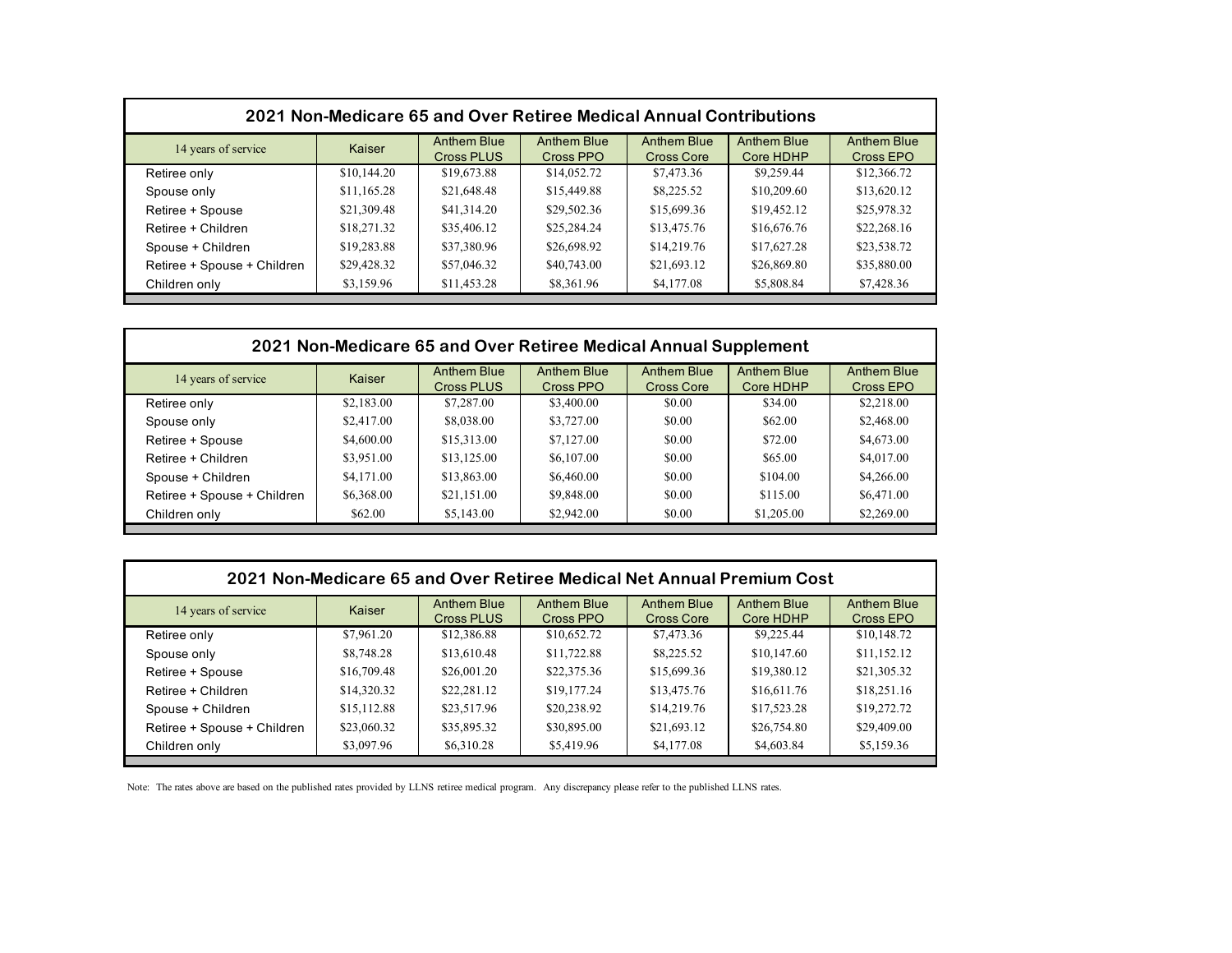| 2021 Non-Medicare 65 and Over Retiree Medical Annual Contributions |             |                                  |                                 |                                  |                          |                                 |  |
|--------------------------------------------------------------------|-------------|----------------------------------|---------------------------------|----------------------------------|--------------------------|---------------------------------|--|
| 13 years of service                                                | Kaiser      | Anthem Blue<br><b>Cross PLUS</b> | <b>Anthem Blue</b><br>Cross PPO | <b>Anthem Blue</b><br>Cross Core | Anthem Blue<br>Core HDHP | <b>Anthem Blue</b><br>Cross EPO |  |
| Retiree only                                                       | \$11,070.96 | \$20,810.76                      | \$15,176.76                     | \$8,490.96                       | \$10,380.60              | \$13,487.76                     |  |
| Spouse only                                                        | \$12,184.20 | \$22,898.64                      | \$16,686.84                     | \$9,344.52                       | \$11,441.16              | \$14,852.04                     |  |
| Retiree + Spouse                                                   | \$23,255.04 | \$43,701.84                      | \$31,863.36                     | \$17,835.84                      | \$21,806.16              | \$28,332.00                     |  |
| Retiree + Children                                                 | \$19,938.60 | \$37,453.20                      | \$27,308.28                     | \$15,305.76                      | \$18,694.20              | \$24,285.48                     |  |
| Spouse + Children                                                  | \$21,043.92 | \$39,541.20                      | \$28,834.68                     | \$16,151.76                      | \$19,755.12              | \$25,665.84                     |  |
| Retiree + Spouse + Children                                        | \$32,115.00 | \$60,344.04                      | \$44,003.40                     | \$24,642.60                      | \$30,120.00              | \$39,130.08                     |  |
| Children only                                                      | \$3,536.64  | \$11,960.16                      | \$8,873.64                      | \$4,687.20                       | \$6,322.92               | \$7,942.44                      |  |

| 2021 Non-Medicare 65 and Over Retiree Medical Annual Supplement |             |                    |                    |                    |                                 |  |
|-----------------------------------------------------------------|-------------|--------------------|--------------------|--------------------|---------------------------------|--|
| Kaiser                                                          | Anthem Blue | <b>Anthem Blue</b> | <b>Anthem Blue</b> | <b>Anthem Blue</b> | <b>Anthem Blue</b><br>Cross EPO |  |
| \$2,183.00                                                      | \$7,287.00  | \$3,400.00         | \$0.00             | \$34.00            | \$2,218.00                      |  |
| \$2,417.00                                                      | \$8,038.00  | \$3,727.00         | \$0.00             | \$62.00            | \$2,468.00                      |  |
| \$4,600.00                                                      | \$15,313.00 | \$7,127.00         | \$0.00             | \$72.00            | \$4,673.00                      |  |
| \$3,951.00                                                      | \$13,125.00 | \$6,107.00         | \$0.00             | \$65.00            | \$4,017.00                      |  |
| \$4,171.00                                                      | \$13,863.00 | \$6,460.00         | \$0.00             | \$104.00           | \$4,266.00                      |  |
| \$6,368.00                                                      | \$21,151.00 | \$9,848.00         | \$0.00             | \$115.00           | \$6,471.00                      |  |
| \$62.00                                                         | \$5,143.00  | \$2,942.00         | \$0.00             | \$1,205.00         | \$2,269.00                      |  |
|                                                                 |             | Cross PLUS         | Cross PPO          | <b>Cross Core</b>  | Core HDHP                       |  |

| 2021 Non-Medicare 65 and Over Retiree Medical Net Annual Premium Cost |             |                                  |                                 |                           |                                 |                          |  |
|-----------------------------------------------------------------------|-------------|----------------------------------|---------------------------------|---------------------------|---------------------------------|--------------------------|--|
| 13 years of service                                                   | Kaiser      | Anthem Blue<br><b>Cross PLUS</b> | <b>Anthem Blue</b><br>Cross PPO | Anthem Blue<br>Cross Core | <b>Anthem Blue</b><br>Core HDHP | Anthem Blue<br>Cross EPO |  |
| Retiree only                                                          | \$8,887.96  | \$13,523.76                      | \$11,776.76                     | \$8,490.96                | \$10,346.60                     | \$11,269.76              |  |
| Spouse only                                                           | \$9,767.20  | \$14,860.64                      | \$12,959.84                     | \$9,344.52                | \$11,379.16                     | \$12,384.04              |  |
| Retiree + Spouse                                                      | \$18,655.04 | \$28,388.84                      | \$24,736.36                     | \$17,835.84               | \$21,734.16                     | \$23,659.00              |  |
| Retiree + Children                                                    | \$15,987.60 | \$24,328.20                      | \$21,201.28                     | \$15,305.76               | \$18,629.20                     | \$20,268.48              |  |
| Spouse + Children                                                     | \$16,872.92 | \$25,678.20                      | \$22,374.68                     | \$16,151.76               | \$19,651.12                     | \$21,399.84              |  |
| Retiree + Spouse + Children                                           | \$25,747.00 | \$39,193.04                      | \$34,155.40                     | \$24,642.60               | \$30,005.00                     | \$32,659.08              |  |
| Children only                                                         | \$3,474.64  | \$6,817.16                       | \$5,931.64                      | \$4,687.20                | \$5,117.92                      | \$5,673.44               |  |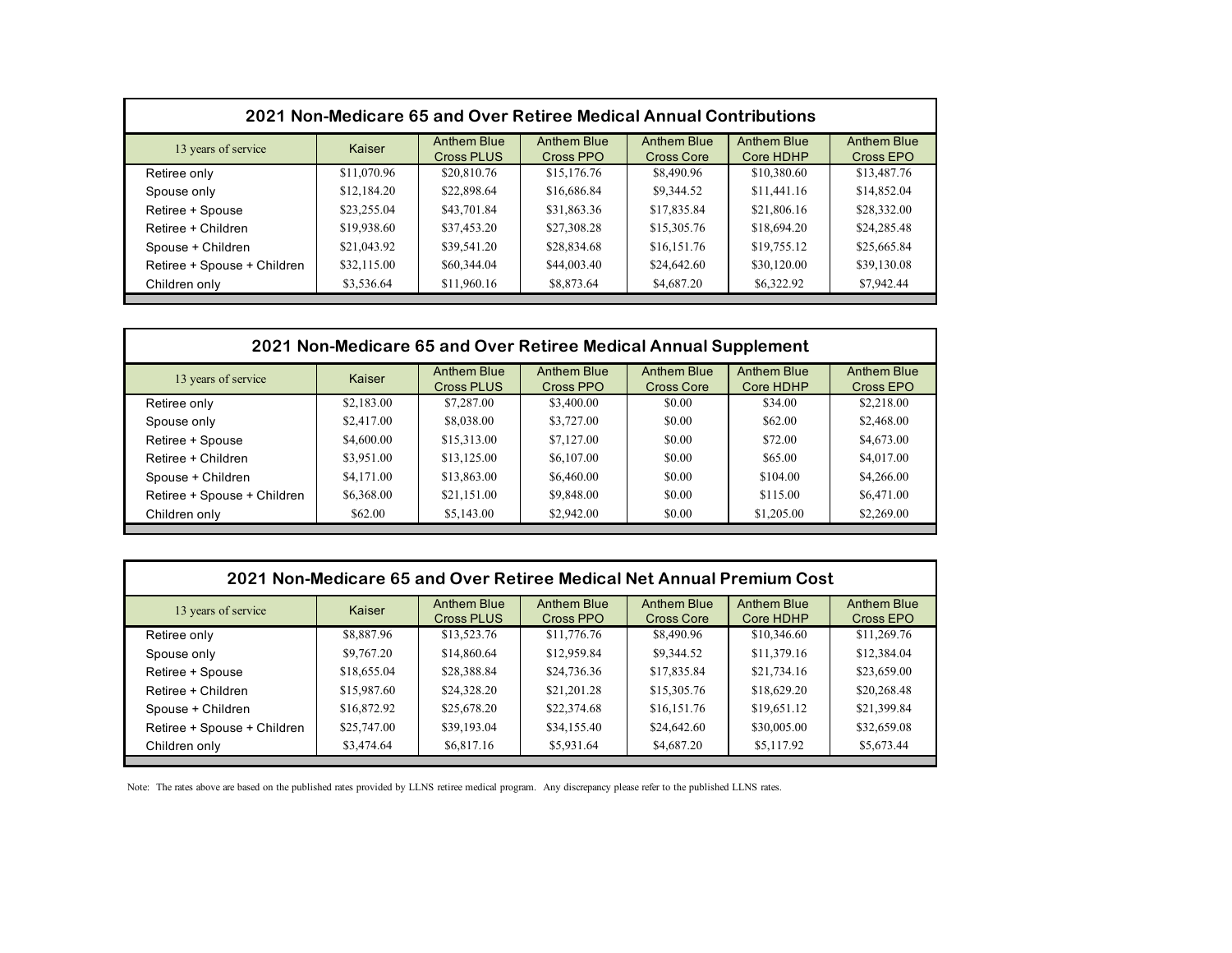| 2021 Non-Medicare 65 and Over Retiree Medical Annual Contributions |             |                                         |                                 |                                  |                                 |                          |  |  |
|--------------------------------------------------------------------|-------------|-----------------------------------------|---------------------------------|----------------------------------|---------------------------------|--------------------------|--|--|
| 12 years of service                                                | Kaiser      | <b>Anthem Blue</b><br><b>Cross PLUS</b> | <b>Anthem Blue</b><br>Cross PPO | <b>Anthem Blue</b><br>Cross Core | <b>Anthem Blue</b><br>Core HDHP | Anthem Blue<br>Cross EPO |  |  |
| Retiree only                                                       | \$11,997.60 | \$21,947.76                             | \$16,300.92                     | \$9,508.44                       | \$11,501.88                     | \$14,608.92              |  |  |
| Spouse only                                                        | \$13,203.12 | \$24,148.68                             | \$17,923.92                     | \$10,463.40                      | \$12,672.72                     | \$16,084.08              |  |  |
| Retiree + Spouse                                                   | \$25,200.60 | \$46,089.60                             | \$34,224.48                     | \$19,972.44                      | \$24,160.20                     | \$30,685.80              |  |  |
| Retiree + Children                                                 | \$21,605.76 | \$39,500.16                             | \$29,332.32                     | \$17,135.76                      | \$20,711.64                     | \$26,302.92              |  |  |
| Spouse + Children                                                  | \$22,803.84 | \$41,701.32                             | \$30,970.56                     | \$18,083.76                      | \$21,883.08                     | \$27,792.96              |  |  |
| Retiree + Spouse + Children                                        | \$34,801.68 | \$63,641.76                             | \$47,263.92                     | \$27,592.20                      | \$33,370.32                     | \$42,380.04              |  |  |
| Children only                                                      | \$3,913.32  | \$12,467.04                             | \$9,385.20                      | \$5,197.44                       | \$6,837.12                      | \$8,456.52               |  |  |

| 2021 Non-Medicare 65 and Over Retiree Medical Annual Supplement |            |                                  |                                 |                                  |                                 |                                 |  |
|-----------------------------------------------------------------|------------|----------------------------------|---------------------------------|----------------------------------|---------------------------------|---------------------------------|--|
| 12 years of service                                             | Kaiser     | Anthem Blue<br><b>Cross PLUS</b> | <b>Anthem Blue</b><br>Cross PPO | Anthem Blue<br><b>Cross Core</b> | <b>Anthem Blue</b><br>Core HDHP | <b>Anthem Blue</b><br>Cross EPO |  |
| Retiree only                                                    | \$2,183.00 | \$7,287.00                       | \$3,400.00                      | \$0.00                           | \$34.00                         | \$2,218.00                      |  |
| Spouse only                                                     | \$2,417.00 | \$8,038.00                       | \$3,727.00                      | \$0.00                           | \$62.00                         | \$2,468.00                      |  |
| Retiree + Spouse                                                | \$4,600.00 | \$15,313.00                      | \$7,127.00                      | \$0.00                           | \$72.00                         | \$4,673.00                      |  |
| Retiree + Children                                              | \$3,951.00 | \$13,125.00                      | \$6,107.00                      | \$0.00                           | \$65.00                         | \$4,017.00                      |  |
| Spouse + Children                                               | \$4,171.00 | \$13,863.00                      | \$6,460.00                      | \$0.00                           | \$104.00                        | \$4,266.00                      |  |
| Retiree + Spouse + Children                                     | \$6,368.00 | \$21,151.00                      | \$9,848.00                      | \$0.00                           | \$115.00                        | \$6,471.00                      |  |
| Children only                                                   | \$62.00    | \$5,143.00                       | \$2,942.00                      | \$0.00                           | \$1,205.00                      | \$2,269.00                      |  |

| 2021 Non-Medicare 65 and Over Retiree Medical Net Annual Premium Cost |             |                                  |                                 |                           |                                 |                          |  |
|-----------------------------------------------------------------------|-------------|----------------------------------|---------------------------------|---------------------------|---------------------------------|--------------------------|--|
| 12 years of service                                                   | Kaiser      | Anthem Blue<br><b>Cross PLUS</b> | <b>Anthem Blue</b><br>Cross PPO | Anthem Blue<br>Cross Core | <b>Anthem Blue</b><br>Core HDHP | Anthem Blue<br>Cross EPO |  |
| Retiree only                                                          | \$9,814.60  | \$14,660.76                      | \$12,900.92                     | \$9,508.44                | \$11,467.88                     | \$12,390.92              |  |
| Spouse only                                                           | \$10,786.12 | \$16,110.68                      | \$14,196.92                     | \$10,463.40               | \$12,610.72                     | \$13,616.08              |  |
| Retiree + Spouse                                                      | \$20,600.60 | \$30,776.60                      | \$27,097.48                     | \$19,972.44               | \$24,088.20                     | \$26,012.80              |  |
| Retiree + Children                                                    | \$17,654.76 | \$26,375.16                      | \$23,225.32                     | \$17,135.76               | \$20,646.64                     | \$22,285.92              |  |
| Spouse + Children                                                     | \$18,632.84 | \$27,838.32                      | \$24,510.56                     | \$18,083.76               | \$21,779.08                     | \$23,526.96              |  |
| Retiree + Spouse + Children                                           | \$28,433.68 | \$42,490.76                      | \$37,415.92                     | \$27,592.20               | \$33,255.32                     | \$35,909.04              |  |
| Children only                                                         | \$3,851.32  | \$7,324.04                       | \$6,443.20                      | \$5,197.44                | \$5,632.12                      | \$6,187.52               |  |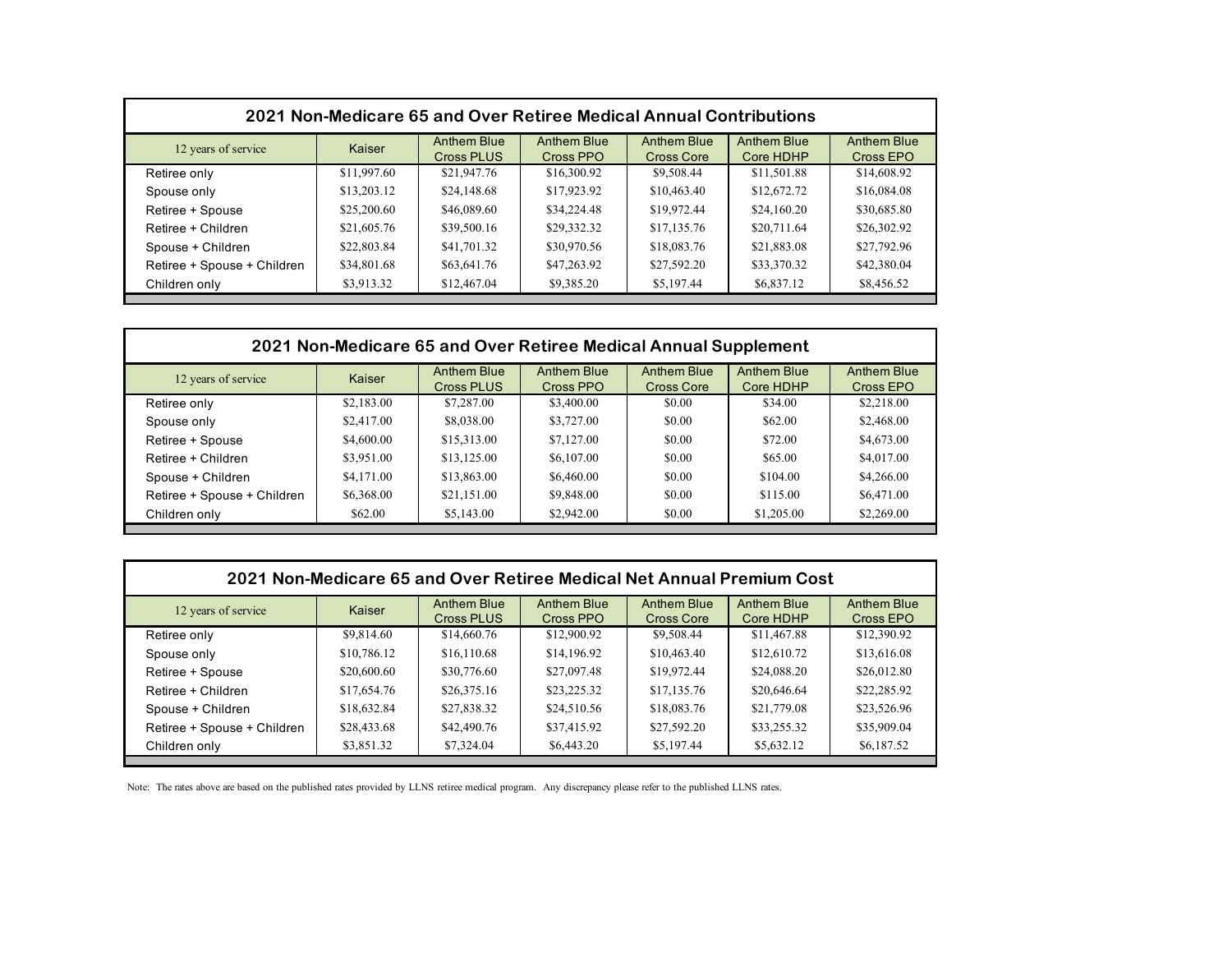| 2021 Non-Medicare 65 and Over Retiree Medical Annual Contributions |             |                                  |                                 |                                  |                          |                                 |  |  |
|--------------------------------------------------------------------|-------------|----------------------------------|---------------------------------|----------------------------------|--------------------------|---------------------------------|--|--|
| 11 years of service                                                | Kaiser      | Anthem Blue<br><b>Cross PLUS</b> | <b>Anthem Blue</b><br>Cross PPO | <b>Anthem Blue</b><br>Cross Core | Anthem Blue<br>Core HDHP | <b>Anthem Blue</b><br>Cross EPO |  |  |
| Retiree only                                                       | \$12,924.36 | \$23,084.76                      | \$17,424.96                     | \$10,526.04                      | \$12,623.04              | \$15,729.96                     |  |  |
| Spouse only                                                        | \$14,221.92 | \$25,398.84                      | \$19,160.88                     | \$11,582.40                      | \$13,904.40              | \$17,316.12                     |  |  |
| Retiree + Spouse                                                   | \$27,146.16 | \$48,477.24                      | \$36,585.48                     | \$22,108.92                      | \$26,514.24              | \$33,039.48                     |  |  |
| Retiree + Children                                                 | \$23,273.04 | \$41,547.24                      | \$31,356.36                     | \$18,965.64                      | \$22,729.08              | \$28,320.24                     |  |  |
| Spouse + Children                                                  | \$24,563.88 | \$43,861.56                      | \$33,106.32                     | \$20,015.64                      | \$24,010.92              | \$29,920.08                     |  |  |
| Retiree + Spouse + Children                                        | \$37,488.48 | \$66,939.48                      | \$50,524.44                     | \$30,541.68                      | \$36,620.64              | \$45,630.12                     |  |  |
| Children only                                                      | \$4,290.00  | \$12,973.92                      | \$9,896.88                      | \$5,707.56                       | \$7,351.20               | \$8,970.60                      |  |  |

| 2021 Non-Medicare 65 and Over Retiree Medical Annual Supplement |            |                                  |                                 |                                  |                                 |                                 |  |
|-----------------------------------------------------------------|------------|----------------------------------|---------------------------------|----------------------------------|---------------------------------|---------------------------------|--|
| 11 years of service                                             | Kaiser     | Anthem Blue<br><b>Cross PLUS</b> | <b>Anthem Blue</b><br>Cross PPO | <b>Anthem Blue</b><br>Cross Core | <b>Anthem Blue</b><br>Core HDHP | <b>Anthem Blue</b><br>Cross EPO |  |
| Retiree only                                                    | \$2,183.00 | \$7,287.00                       | \$3,400.00                      | \$0.00                           | \$34.00                         | \$2,218.00                      |  |
| Spouse only                                                     | \$2,417.00 | \$8,038.00                       | \$3,727.00                      | \$0.00                           | \$62.00                         | \$2,468.00                      |  |
| Retiree + Spouse                                                | \$4,600.00 | \$15,313.00                      | \$7,127.00                      | \$0.00                           | \$72.00                         | \$4,673.00                      |  |
| Retiree + Children                                              | \$3,951.00 | \$13,125.00                      | \$6,107.00                      | \$0.00                           | \$65.00                         | \$4,017.00                      |  |
| Spouse + Children                                               | \$4,171.00 | \$13,863.00                      | \$6,460.00                      | \$0.00                           | \$104.00                        | \$4,266.00                      |  |
| Retiree + Spouse + Children                                     | \$6,368.00 | \$21,151.00                      | \$9,848.00                      | \$0.00                           | \$115.00                        | \$6,471.00                      |  |
| Children only                                                   | \$62.00    | \$5,143.00                       | \$2,942.00                      | \$0.00                           | \$1,205.00                      | \$2,269.00                      |  |
|                                                                 |            |                                  |                                 |                                  |                                 |                                 |  |

| 2021 Non-Medicare 65 and Over Retiree Medical Net Annual Premium Cost |             |                                  |                                 |                                         |                                 |                                 |  |
|-----------------------------------------------------------------------|-------------|----------------------------------|---------------------------------|-----------------------------------------|---------------------------------|---------------------------------|--|
| 11 years of service                                                   | Kaiser      | Anthem Blue<br><b>Cross PLUS</b> | <b>Anthem Blue</b><br>Cross PPO | <b>Anthem Blue</b><br><b>Cross Core</b> | <b>Anthem Blue</b><br>Core HDHP | <b>Anthem Blue</b><br>Cross EPO |  |
| Retiree only                                                          | \$10,741.36 | \$15,797.76                      | \$14,024.96                     | \$10,526.04                             | \$12,589.04                     | \$13,511.96                     |  |
| Spouse only                                                           | \$11,804.92 | \$17,360.84                      | \$15,433.88                     | \$11,582.40                             | \$13,842.40                     | \$14,848.12                     |  |
| Retiree + Spouse                                                      | \$22,546.16 | \$33,164.24                      | \$29,458.48                     | \$22,108.92                             | \$26,442.24                     | \$28,366.48                     |  |
| Retiree + Children                                                    | \$19,322.04 | \$28,422.24                      | \$25,249.36                     | \$18,965.64                             | \$22,664.08                     | \$24,303.24                     |  |
| Spouse + Children                                                     | \$20,392.88 | \$29,998.56                      | \$26,646.32                     | \$20,015.64                             | \$23,906.92                     | \$25,654.08                     |  |
| Retiree + Spouse + Children                                           | \$31,120.48 | \$45,788.48                      | \$40,676.44                     | \$30,541.68                             | \$36,505.64                     | \$39,159.12                     |  |
| Children only                                                         | \$4,228.00  | \$7,830.92                       | \$6,954.88                      | \$5,707.56                              | \$6,146.20                      | \$6,701.60                      |  |